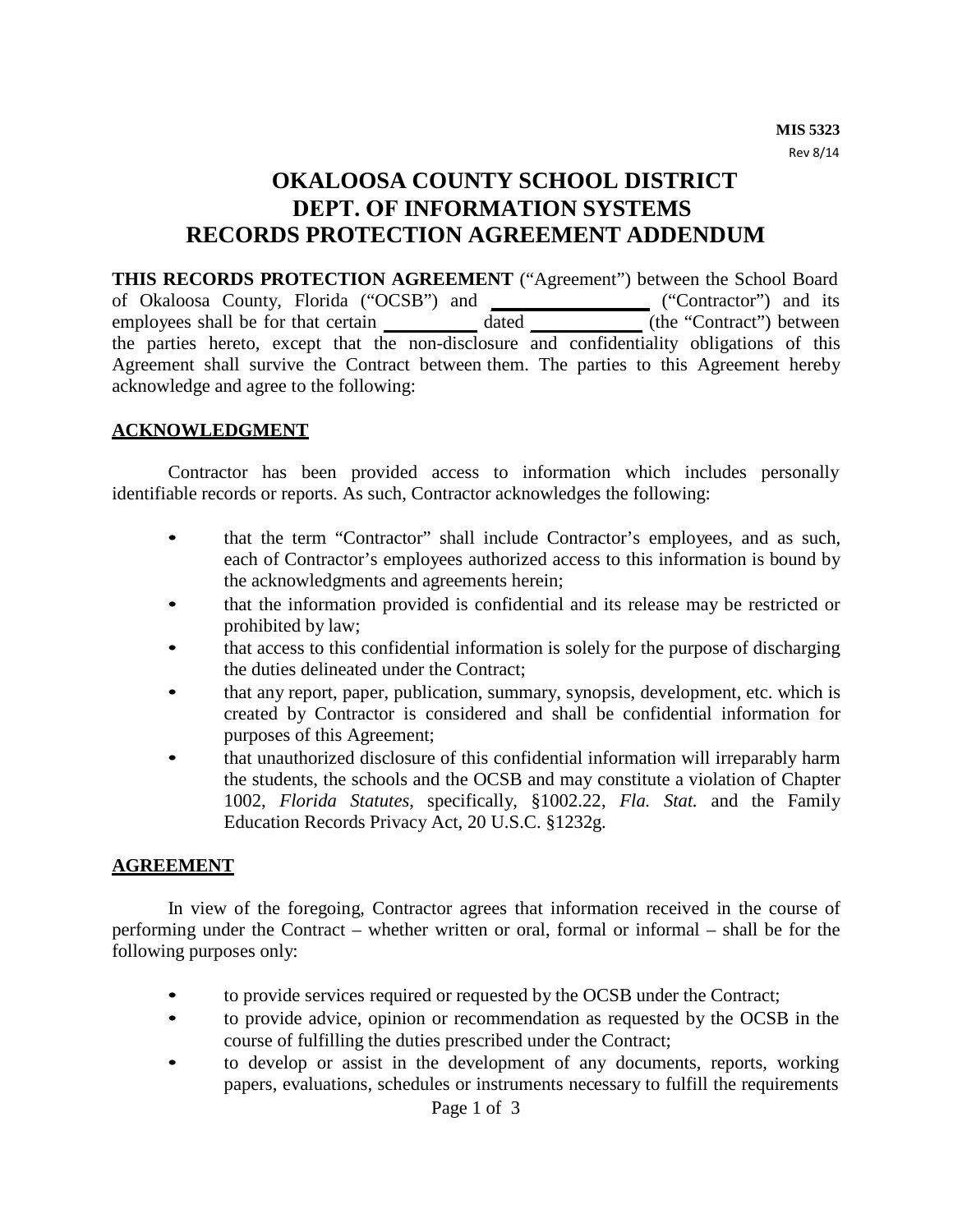### of the Contract.

Contractor agrees that at no time will any record(s) be sold, distributed or transferred to any other party without the express written consent of the OCSB. Contractor further agrees that it shall regard all such information as confidential. Contractor shall not disclose, share, reveal, communicate, impart or divulge the information or any summary or synopsis of the information in any manner or any form whatsoever to any person or entity outside of Contractor's organization. Contractor shall take the same or greater precautions to protect the confidential information as is taken with Contractor's own confidential proprietary information.

Contractor shall not disclose the confidential information, except under the following circumstances:

- when authorized by the OCSB, the State of Florida Department of Education or the State of Florida Legislature;
- when required by court order or subpoena;
- when advised by legal counsel that disclosure is required by law or legal process;
- when required to brief a superior or other school officials as designated by the OCSB.

In the event Contractor becomes legally compelled to disclose any of the confidential information, Contractor will use its best efforts to promptly notify OCSB and will provide reasonable cooperation to OCSB in its efforts to lawfully avoid or limit disclosure and preserve the confidentiality of the information in such circumstances.

Contractor agrees that when presenting, publishing, reporting or otherwise disclosing any findings, developments, summaries, etc., Contractor shall not reveal any information which would identify a student or parent as defined in Chapter 1002, *Florida Statutes*, to any person who is not authorized to receive such information, including but not limited to employees of Contractor and/or OCSB.

Contractor agrees that it shall notify OCSB immediately upon discovery of any unauthorized use or disclosure of the confidential information or any other breach of this Agreement, and will cooperate with OCSB in every reasonable way to help OCSB regain possession of the confidential information and prevent further unauthorized use or disclosure.

Upon completion of the duties outlined in the Contract, when the Contract expires, is otherwise terminated or upon the request of OCSB, Contractor shall within fifteen (15) days return all copies of the confidential information or reports, summaries, findings, etc. containing confidential information to OCSB or certify in writing that all copies of the information or reports, summaries, findings, etc. have been destroyed. Contractor may return the confidential information, or any part thereof, to OCSB at any time. Notwithstanding the foregoing, upon the breach of this Agreement for any reason Contractor shall immediately return all confidential